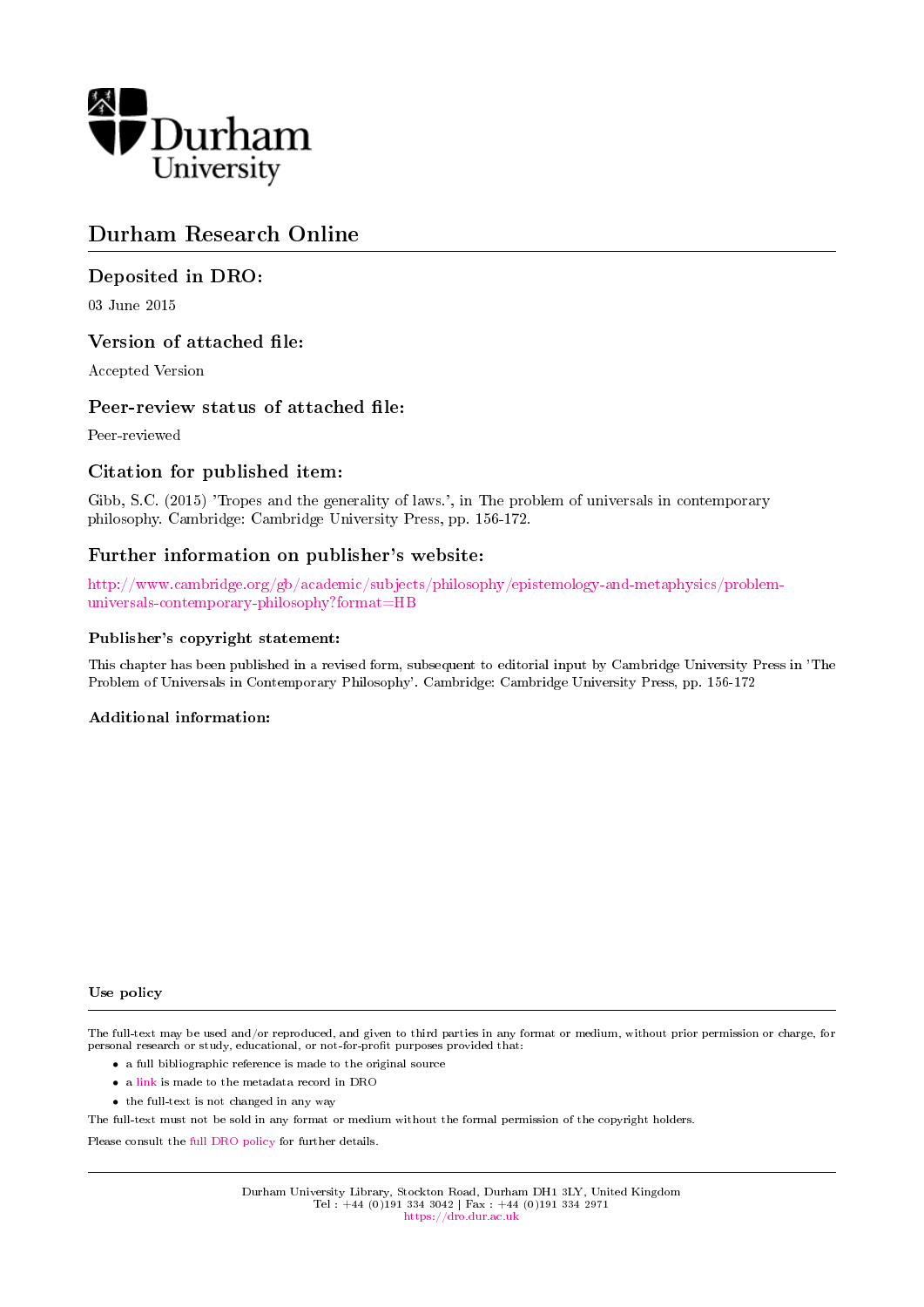### *Tropes and the Generality of Laws*

Are the red of this apple and the red of this vase, which exactly resemble each other in shade, numerically distinct? That is, are properties particulars, or, in other words, tropes? Or, do the apple and the vase both instantiate a single universal: a universal that is also instantiated by any other object that shares their shade? The great battle between upholders of tropes and upholders of universals is a multi-layered one that is impossible to disentangle from debates about the nature of powers, causation, and laws of nature. And it is on this last topic — the nature of a law of nature — that universals are generally presumed to have a serious advantage over tropes, some would argue a decisive one. David Armstrong (1993a; 1996; 1997; 2004) has long argued that with tropes, unlike with universals, one cannot forge the required link between causes and laws. Peter Forrest (1993) claims that for upholders of tropes to make this link they must invoke unappealing meta-laws. And E. J. Lowe's (2006) main reason for admitting the category of universals in addition to that of tropes, is that he considers that without universals one cannot formulate a satisfactory account of the ontological status of a law of nature.

This paper is concerned with a problem that Forrest and Armstrong both present as a central one for a trope account of laws — that of explaining the generality of laws. According to them, laws are general. The law that bodies do not accelerate unless acted on by a force implies that *every* body that is not acted on by a force will not accelerate. The law that water dissolves common salt implies that *every* quantity of water that comes into contact with common salt would, provided that nothing inhibits this, dissolve the salt.<sup>1</sup> But what explains this generality? Why couldn't some as yet unexperienced body accelerate despite not being acted on by a force? Why must water dissolve common salt in all times and places? Both Forrest and Armstrong claim that upholders of universals can, whereas upholders of tropes cannot, explain the generality of laws. In this paper I shall argue that neither Forrest nor Armstrong successfully establish any such thing. If the conclusion of this paper — namely, that universals have no advantage over tropes when it comes to accounting for the generality of laws — is correct, then this would be a significant victory for the trope-based approach.

<sup>&</sup>lt;sup>1</sup> With Forrest and Armstrong, I shall assume that laws are general. But note, not everyone would wish to accept the generality of laws. Hence, for example, Lowe maintains that laws describe how an object *tends* to behave in various circumstances, not how it actually *does* behave. See Lowe (1987) and Lowe (2006, p. 131).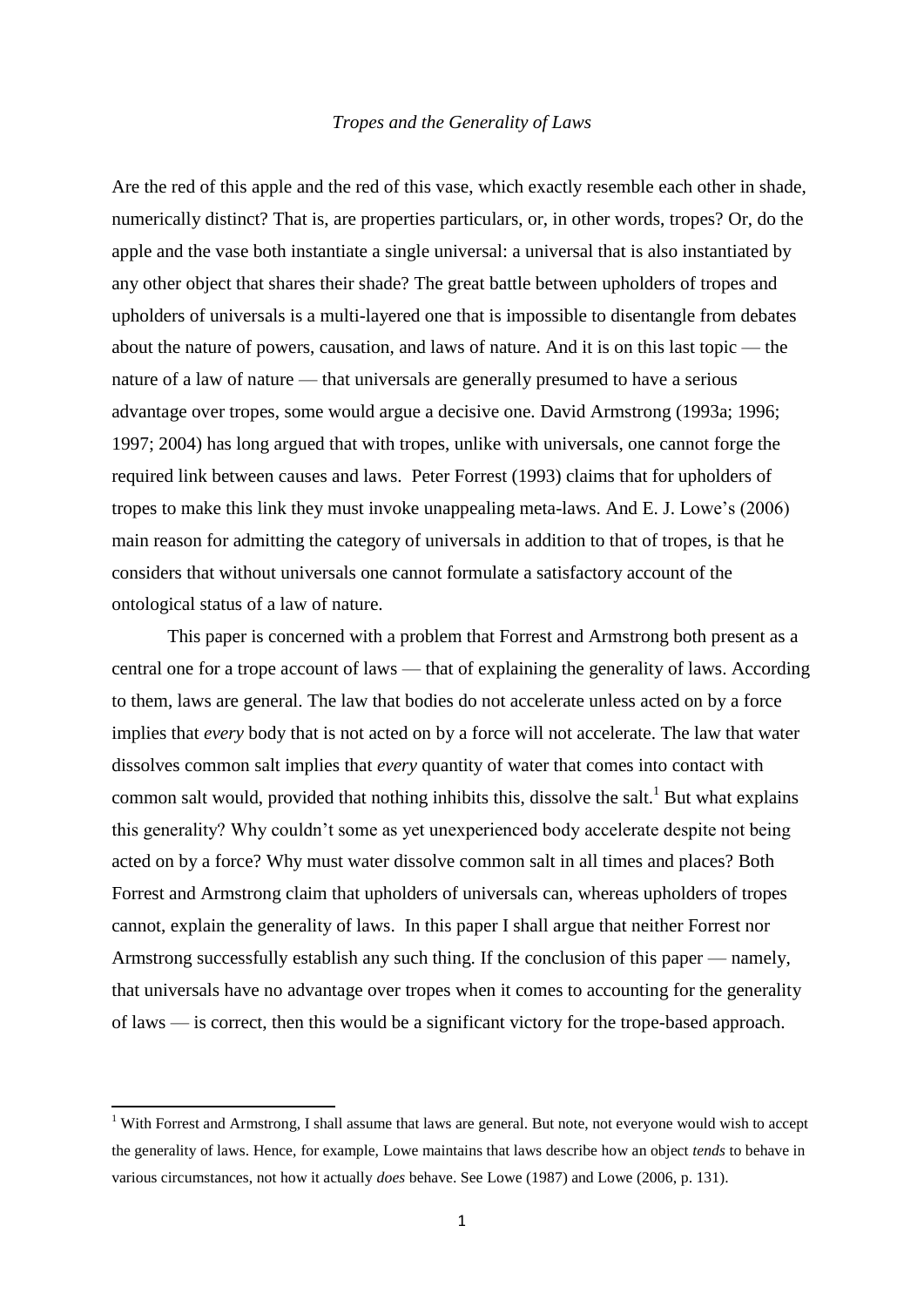### *§1. Forrest's argument*

1

Forrest's (1993, pp. 48-50) argument for the claim that universals can explain the generality of laws goes as follows: Where F and G are universals, say that something causes there to be a G solely in virtue of instantiating F. In this particular case, the instantiation of F caused the instantiation of G because of something about F-ness. With Forrest, call whatever it is about F-ness that did this  $\Omega$ , 'where " $\Omega$ " is a suitable predicate whose analysis need not here concern us' (*ibid*, p. 49). Consider another instantiation of F. As F is a universal, it is identical across instantiations. Hence, given the Indiscernibility of Identicals, it will be true of F-ness in this further instantiation that  $\Omega$ . Hence, in identical circumstances, this instance of F would also produce a G.

The generality of laws is therefore explained given the following combination of claims: 1) It is properties that make the causal difference. Hence, taking propertyinstantiations (where a property-instantiation is the instantiation of a property by a substance<sup>2</sup>) to be the causal relata as Forrest does, it is the property of the instantiation that makes the causal difference. For example, the flame instantiating the property of heat causes the copper sulphate crystals to instantiate the property of whiteness. It is the heat of the flame which enables it to bring about this causal effect; 2) properties are universals and hence repeatable and 3) identical properties play an identical causal role in identical circumstances.

Although the generality of laws can apparently be explained by appealing to the nature of a universal, according to Forrest (1993, p. 49) — and Armstrong would agree (see, for example, Armstrong 1997, p. 222) — a similar argument is not available for those who hold that properties are tropes. To demonstrate this Forrest starts with the observation that the latter account of properties treats "the repeatable property F-ness as a class of particulars, and it is not by belonging to a class of particulars that one thing causes another" (Forrest 1993, p. 49).

To explain this claim let us assume the account of property-types advanced by tropetheorists such as Keith Campbell (1990), for this account is precisely the sort that Forrest considers himself to be attacking (Forrest 1993, fn. 10). It cashes out property-types in terms of sets of resembling tropes, with a set of *exactly* resembling tropes providing a substitute for a universal. Hence, the repeatable property F-ness is to be identified with a set of exactly

 $2$  No particular ontological account of substance need be assumed here. In particular, it need not be assumed that the category of substance is ontologically additional to the category of property; substances may be nothing other than bundles of properties.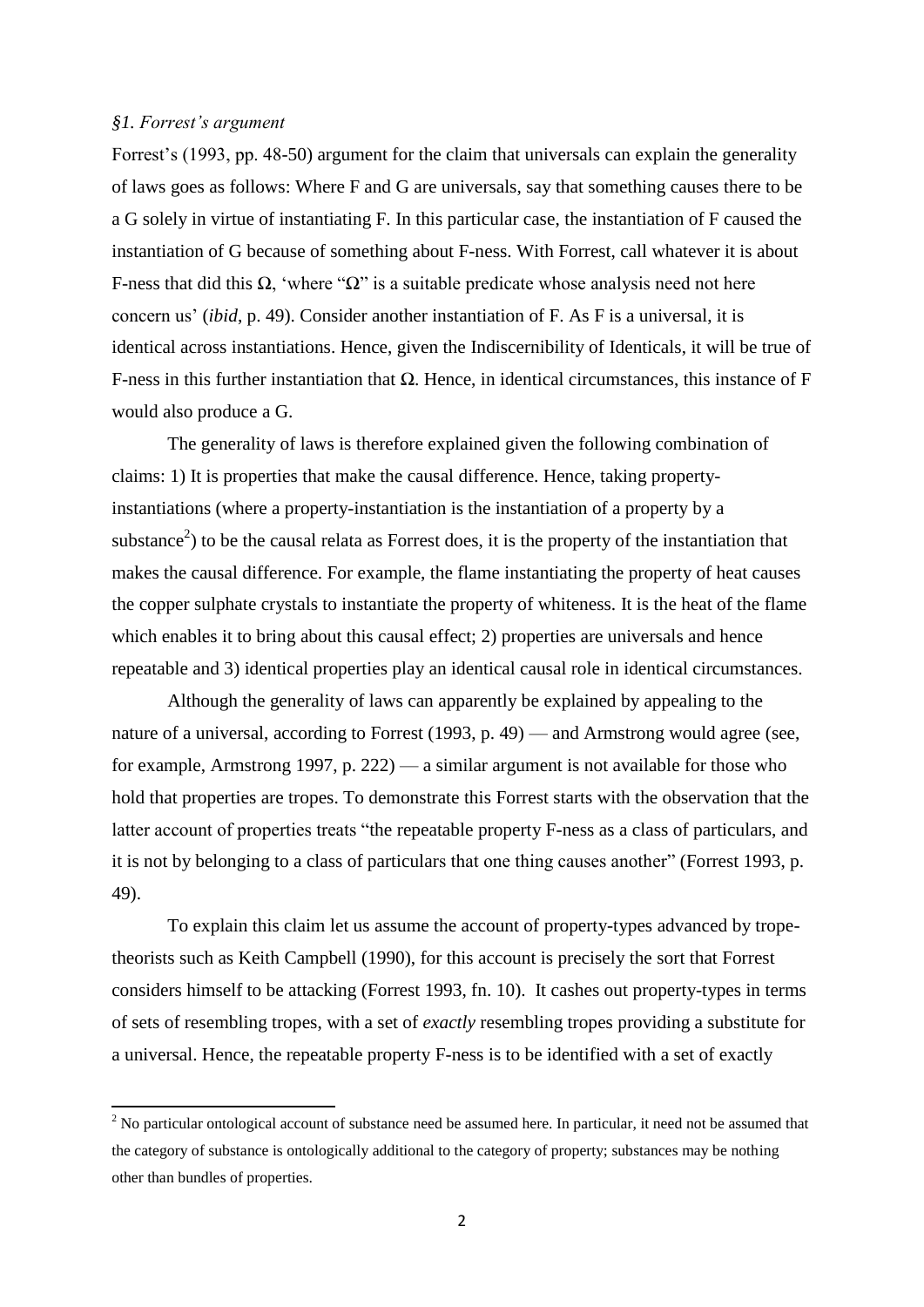resembling tropes. Resemblance is here to be understood as an internal relation: a trope is a member of a resemblance class because of what it is. Hence, whether two tropes exactly resemble depends entirely on their particular natures.

Now upholders of tropes agree that it is properties that make the causal difference indeed, according to Campbell, (1990, pp. 22-23) and many other trope theorists, causes just are properties. But properties are tropes. They are therefore non-repeatable. For this reason, they cannot be numerically identical in different tokens of the same causal sequence. Furthermore, given the trope account, a trope does not make the causal difference that it does by belonging to a set of tropes. It makes the causal difference that it does in virtue of its particular nature and the other members of the set do not determine this nature and, hence, have nothing to do with its causal efficacy.

Applying these considerations, let us say that: 1) the substitute for universal F is the set of exactly resembling tropes 'f' and the substitute for universal G is the set of exactly resembling tropes 'g'; 2) f1 and g1 are tropes, where the first belongs to the set f and the second to the set g and 3) f1 causes g1.<sup>3</sup> Now consider another trope that is a member of f, call it 'f2'. As f2 is not numerically identical to f1, what reason, Forrest would ask, is there to conclude that it would cause a trope that exactly resembles g1?

It is true that f1 and f2 exactly resemble each other, but the point, according to Forrest, is that they are not identical. Hence, rather than appealing to the meta-law that 'identical causes identical' as the upholder of universals can, the best, Forrest considers, that trope theory can do to explain the generality of laws is to adopt the meta-law that 'like causes like'. Causes that are like each other, in circumstances that are like each other, will give rise to effects that are like each other. More specifically, exactly resembling tropes will play an exactly resembling causal role in exactly resembling circumstances. Forrest questions the plausibility of this principle, and in doing so is in agreement with Armstrong whose dislike of the principle spans many years (1993a, p. 67; 1996, pp. 97-98; 1997, p. 222; 2004, p. 132). According to Armstrong, "[i]ntuitively, this is a somewhat less compelling principle than the principle that identical causes give rise to identical effects" (1997, p. 222) and one that "is exposed to sceptical doubts when it is asked how it in turn comes to be justified" (1993a, p. 67). As Armstrong further objects, "what truthmaker is there for this principle? It hardly

 $3$ Note that Forrest's argument is not dependent on the claim that tropes are the causal relata, but rather that the properties that make the causal difference are tropes. Hence, for example, Forrest's argument is equally applicable to accounts that maintain that the causal relata are substances, where a substance is a cause in virtue of a trope that characterises it.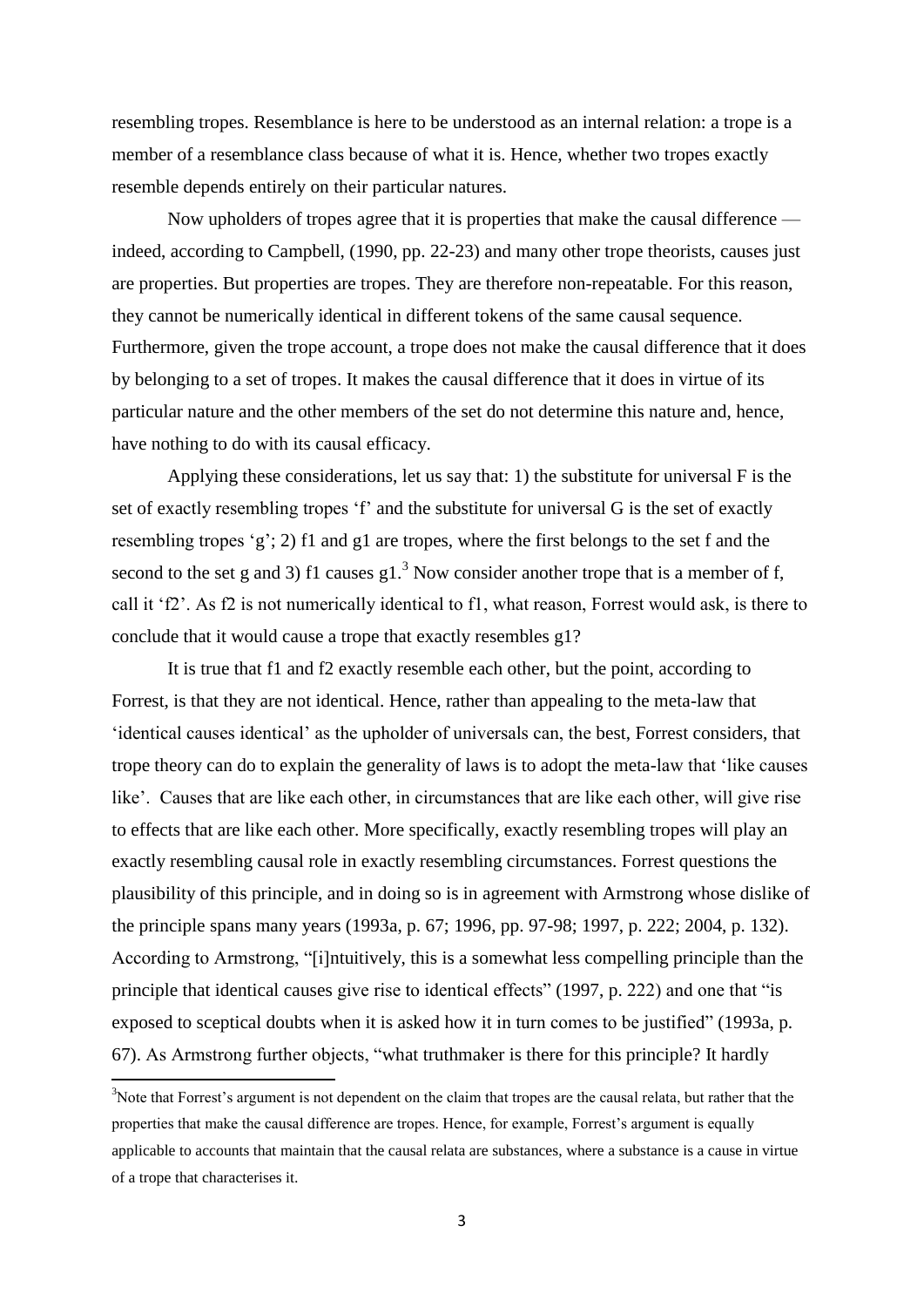seems a necessary state of affairs. That the principle should be flouted by actual singular sequences seems not self-contradictory" (2004, p. 132).<sup>4</sup>

Before responding to Forrest's argument, it is worth drawing attention to two initial points.

First, in §3 it will become clear that the interpretation of Forrest's argument depends on whether it is embedded in a dispositionalist or a categoricalist account of properties. Forrest neglects to make this point or to state which account he is assuming. In this paper I will consider both alternatives and show that under *neither* interpretation does Forrest establish that universals have any advantage over tropes in accounting for the generality of laws. If dispositionalism is accepted, then the principle that 'identical causes identical' and the principle that 'exactly resembling causes exactly resembling' are *equally* plausible. If dispositionalism is rejected, then the principles are *equally* implausible.

Secondly, observe that Forrest's account of laws does not appeal to higher-order relations among universals. According to Forrest there are particulars that instantiate universals and these property-instantiations stand in various causal relations to one another. Laws are not ontologically additional to these entities but instead universal generalizations which quantify over them. Although Armstrong considers Forrest's argument to reveal a serious problem for a trope account of laws (Armstrong 1993a, p. 67, Armstrong 1997, Ch. 15 and Armstrong 2004, p. 132), he parts company with Forrest in claiming that a satisfactory account of the generality of laws requires, not only a commitment to universals, but also to higher-order relations among them. In §4 I shall return to Armstrong's account, and consider whether it succeeds where Forrest's fails. The question that I wish to address first is whether, without an appeal to higher-order relations among universals, one really can establish that universals have any advantage over tropes in accounting for the generality of laws.

# *§2. A Response to Forrest*

1

Let me begin by pointing out one way that trope theory should *not* respond to the problem. On the one hand, the substitute for a universal, according to trope theory, is a set of exactly resembling tropes. On the other hand, the substitute for a trope, according to those who

 $4$  To these general worries about the principle, Forrest (1993, p. 49) adds a more specific one, namely, that with such a meta-law one is unable to deal with functional laws. This paper shall concentrate on worries of the first type. As Forrest and Armstrong both acknowledge, providing an account of functional laws is problematic regardless of whether properties are tropes or universals. The issue of whether one does a better job than the other deserves a separate discussion of its own.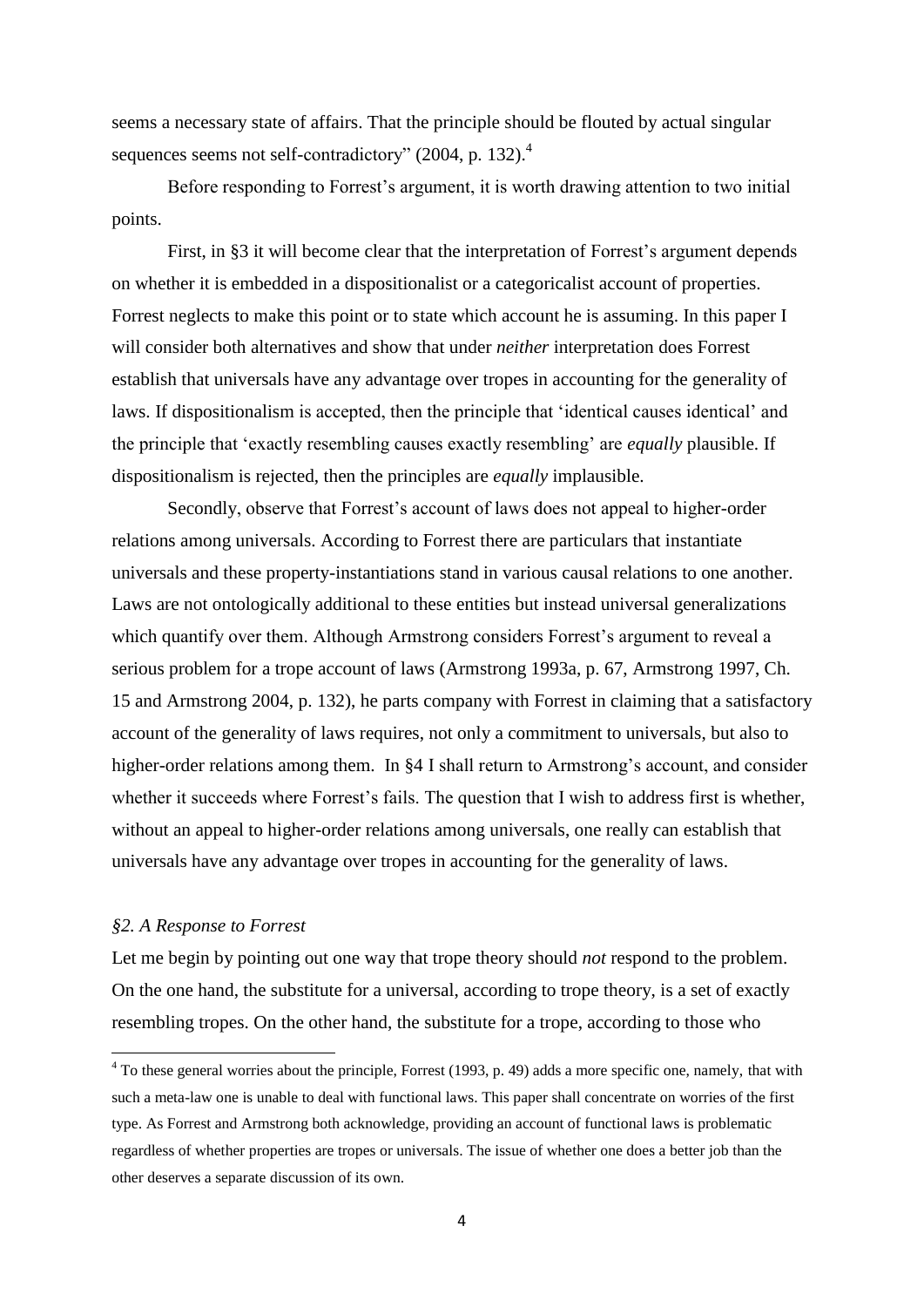accept universals, is an instance of a universal, that is, the instantiation of a universal by a substance. The latter is a complex entity whose constituents include a substance (a particular) and a universal (a qualitative nature). Unlike it, a trope is not a complex of a particular and a qualitative nature. That is, it is not the case that a trope consists of a constituent that plays the role of particulariser and a further constituent that plays the role of characteriser. It is the trope (not any constituent of it) that is both particulariser and characteriser. To deny this by separating a trope's particularity from its qualitative nature is to admit that a trope is a complex that has a universal as one of its parts — assuming that the universal/particular distinction is an exhaustive one, a characterising constituent that is not itself a particular can be none other than a universal. Consequently, one collapses tropes into instances of universals.<sup>5</sup> With such a model of tropes, one could, however, easily adopt a Forrest-style explanation of the generality of laws, arguing that causal relations between tropes hold in virtue of the 'characterising constituent' of a trope. These characterising constituents would be numerically identical amongst exactly resembling tropes and one could appeal to this numerical identity — invoking the 'identical causes identical' principle — to explain the generality of laws, in much the same way that Forrest does. This fails as a trope response to the problem, because it amounts to the adoption of a theory of universals in all but name.

The correct response to Forrest's argument is, I consider, to question why the principle that exactly resembling causes exactly resembling should be considered any less plausible than the principle that identical causes identical. I shall argue that the thought that it is less plausible is fostered either by an inadequate understanding of the relationship of exact resemblance or by treating a trope account of laws less charitably than Forrest treats his own account of laws.

To develop this response it is first important to make explicit two features of the account of tropes that I am assuming. They are not ones that I take to be contentious amongst most upholders of tropes.

First, the only thing that differentiates numerically distinct tropes that exactly resemble is the fact that they are distinct particulars. (Universals are not particulars, and hence exactly resembling universals are not numerically distinct).

 $<sup>5</sup>$  These claims are widely accepted by upholders of tropes. See, for example, Campbell 1990; Ehring 1997;</sup> Ehring 1999; Heil 2003; Maurin 2002 and Robb 2005.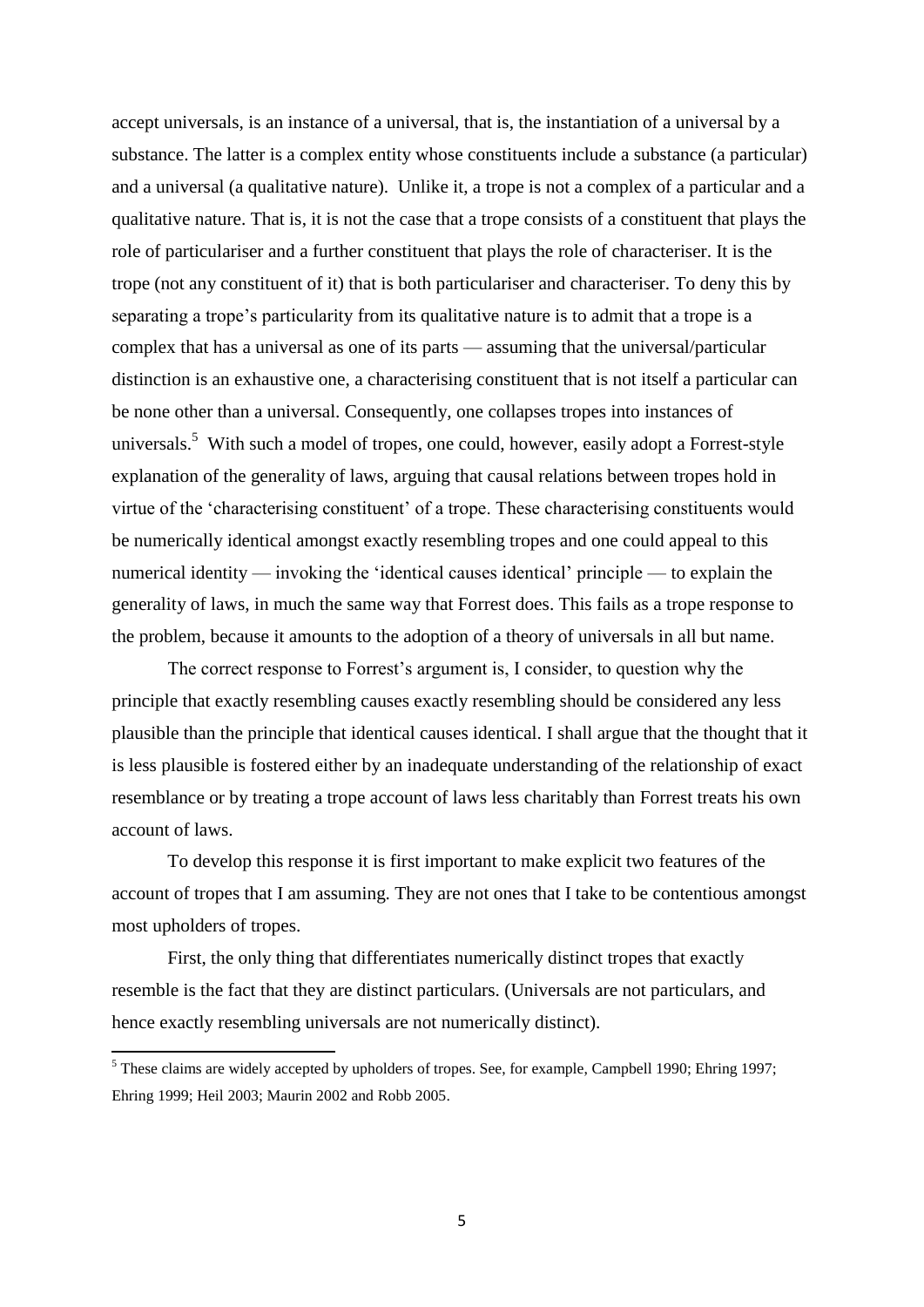Secondly, the particularity of a trope is not a property of it  $-$  it does not, in some way, characterise the trope. This point perhaps requires some justification. The reason is based on a priori considerations concerning the categories of being. Ontological categories, which I understand to be demarcated by their existence and identity conditions, form a hierarchical system. Hence, the claim that tropes are particulars is to be interpreted as the claim that tropes are an ontological category which falls within the more general ontological category of particular. In providing a hierarchy of ontological categories, the aim is to *structure* the elements of being. But as ontological categories structure the elements of being, they should not themselves be counted as elements of being. Hence, neither a trope nor the particularity of a trope are to be included alongside such things as tables and trees, and the greenness of a leaf or the scarletness of an apple, in a list of what there is. (For further defence of this point, see Lowe 2006, pp. 6-7 and pp. 40-44). From this it follows that the basis on which formal ontological predicates such as 'is a particular' apply to an entity differs from the basis on which empirical predicates such as 'is scarlet' apply to an entity. The apple is scarlet in virtue of its instantiating the property of scarletness. Unlike this, a trope is a not a particular in virtue of its instantiating the property of 'particularness'. Given the claim that ontological categories are demarcated by their existence and identity conditions, a trope instead falls within the category of particular in virtue of its existence and identity conditions. (For further defence of this point, see Lowe 2006, pp. 198-200). What this amounts to depends on one's understanding of what it is that distinguishes particulars from universals.<sup>6</sup>

From all of this, we can draw a number of conclusions about exactly resembling tropes — conclusions that, once again, I take to be uncontentious amongst many upholders of tropes, but which need to be made fully explicit for the purpose of this discussion. These conclusions are as follows:

The only possible *empirical* difference between exactly resembling tropes will be a spatio-temporal one. This is because all that distinguishes exactly resembling tropes is their

<sup>&</sup>lt;sup>6</sup> Hence, Lowe maintains that a universal is that which has instances, whereas a particular does not (Lowe 2006, p. 39). According to his four-category ontology, tropes are particulars because they lack instances, whereas a universal has tropes as its instances. This can be explained by consideration of the various ontological dependence relationships that the four categories stand in to one another, which in turn depends on each category's existence and identity conditions. Alternatively, one might claim, with Forrest, that universals are repeatable whereas particulars are not. Hence, a trope is a particular in virtue of the fact that it could not exist in more than one place at a time. According to still yet another account, universals can characterize more than one substance at a time, whereas tropes cannot.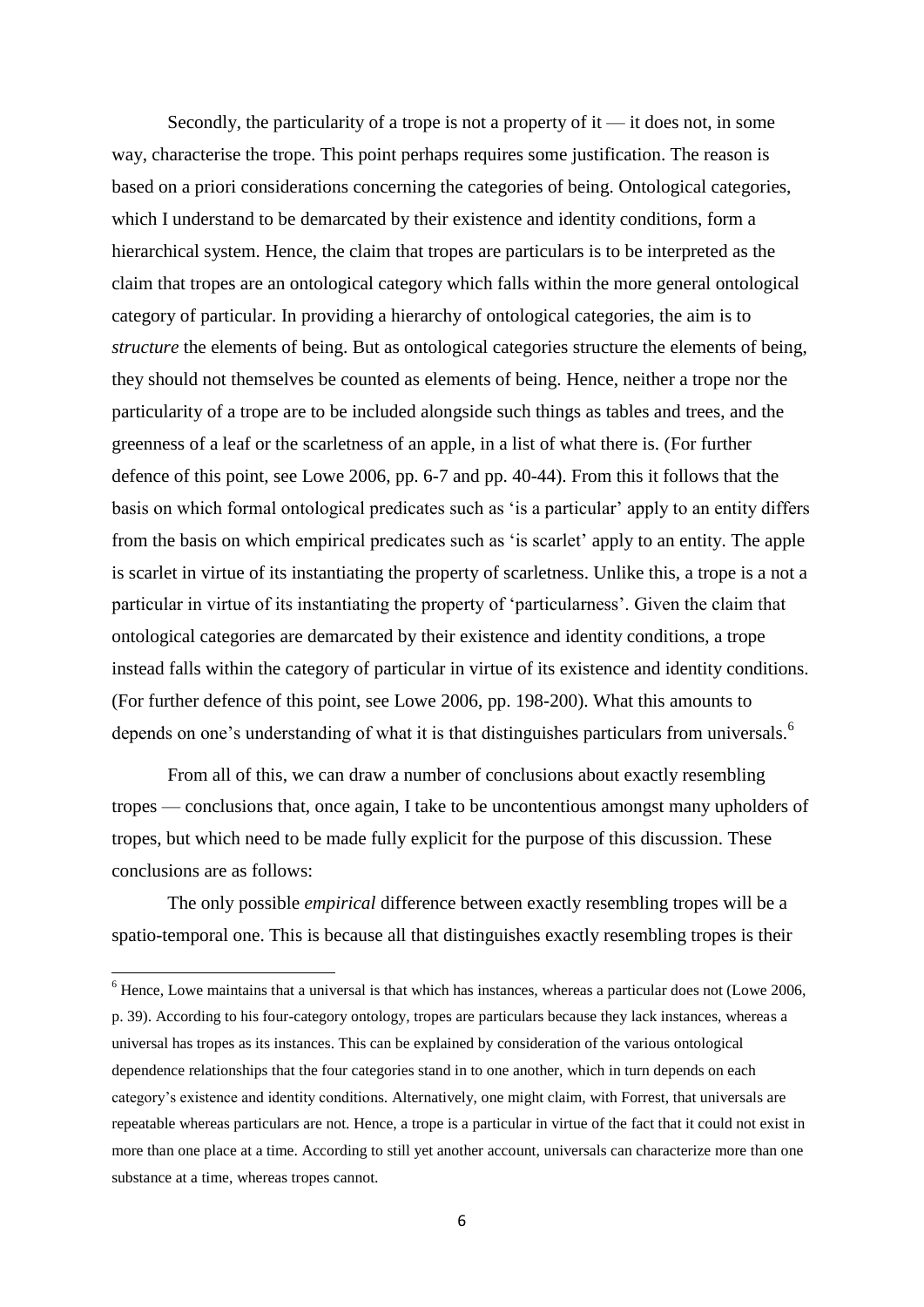particularity. 'Is a particular' is not an empirical predicate, but a formal one. The difference between exactly resembling tropes is therefore *ultimately* not an empirical one but a metaphysical one. I say 'ultimately' because one's account of what it is to be a particular might entail that different particulars, and hence exactly resembling tropes, could not exist in the same spatio-temporal location. Put slightly differently, there is no more of an empirical difference between two exactly resembling tropes than there is between two different instances of a universal.

Relatedly, a trope's particularity does not contribute to its powers. That is, it does not make a difference to the way in which it could affect an entity.<sup>7</sup> If the claim that a trope is a particular were to be analysed in the same way as the claim that an apple is scarlet — that is, if one were ascribing a property to an element of being — it would be reasonable to raise the question of whether the particularity of a trope does contribute to its powers. This is because, returning to the plausible claim which Forrest's argument makes use of, it is properties that make the causal difference. But a trope is not an element of being and the particularity of a trope does not refer to a property that characterises it. The ways in which a trope could causally affect an entity is wholly accounted for by the qualitative nature of the trope. The fact that a trope is a particular, and hence cannot characterise more than one entity at a time, makes no difference to these powers.

Indeed, those who support Forrest's argument for the claim that universals can explain the generality of laws, but wish to reject the claim that the particularity of a trope has no causal role to play can clearly be accused of inconsistency, for they themselves must hold that the particularity of a property-instantiation has no causal role to play. Say that particular P1 instantiates universal F and that this causes P2 to instantiate universal G. In this instance, the first instantiation produced the second because of something about F-ness, namely  $\Omega$ . Now plug a different particular, P3, into the first property-instantiation. Forrest assumes that it will still be true of this new instance of F that Ω, and hence that, in the relevant circumstances, P3's instantiation of F will produce an instance of G. The particularity of the instantiation does not affect F's ability to bring about an instance of G.

Given these considerations, let us return to Forrest's argument against tropes. With regard to exactly resembling tropes f1 and f2, if they did not cause exactly resembling tropes in exactly resembling circumstances, the only thing that distinguishes f1 and  $f2$  — the fact

The Term of course, need not be interpreted according to the dispositionalist account.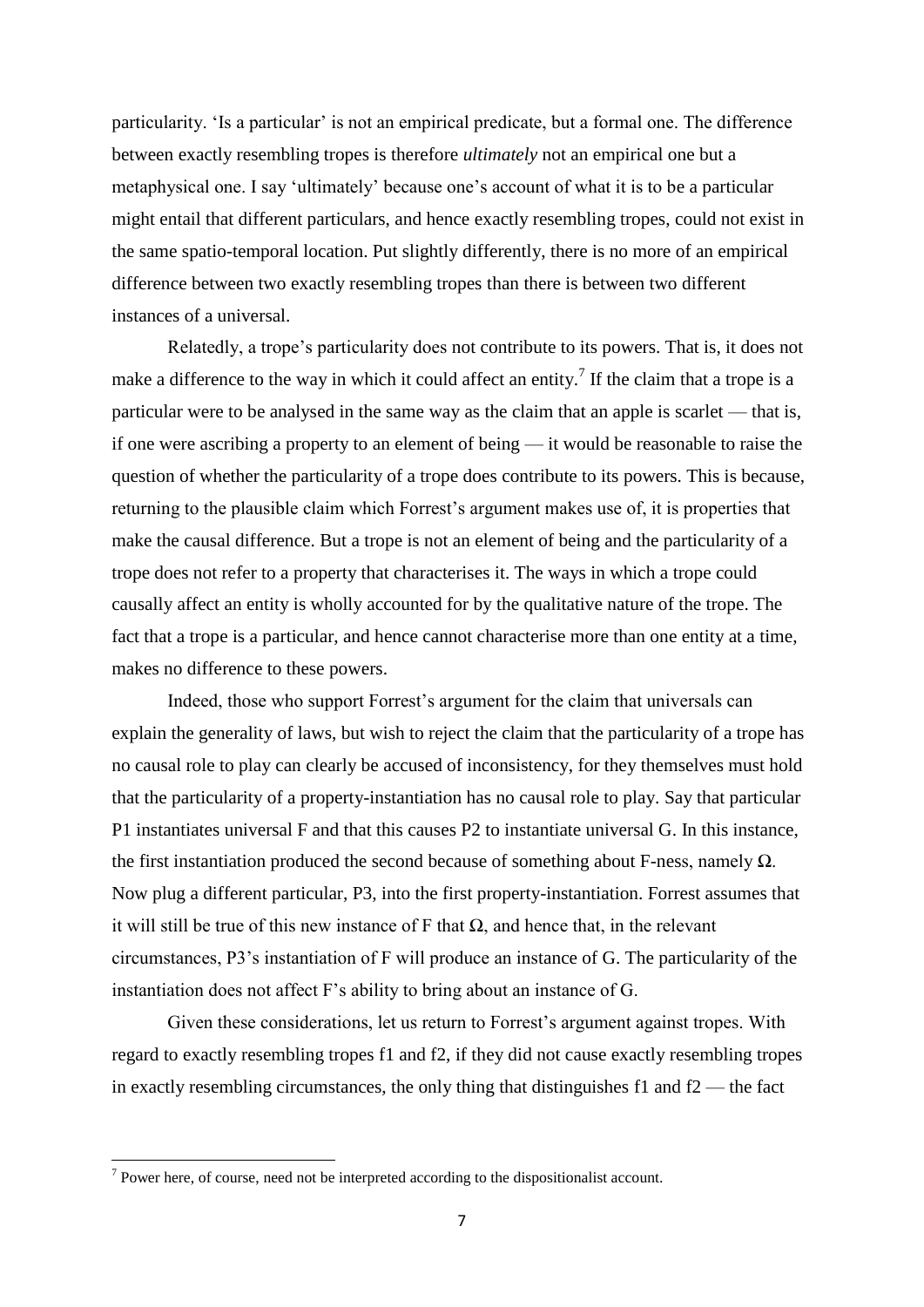that they are distinct particulars — could not be appealed to to explain this difference in their effects.

This provides an *initial* defence of the principle that exactly resembling causes exactly resembling. If f1 causes g1 and f2 exactly resembles f1, then, in exactly resembling circumstances, f2 must cause a trope that exactly resembles g1. This is because, given what has been argued above, the difference between f1 and f2 is not one that causation would be sensitive to. f1's and f2's qualitative natures will be indistinguishable, and hence their causal effects must also be indistinguishable. $8<sup>8</sup>$ 

### *§3. Dispositionalism and categoricalism*

It is notable, however, that this defence smuggles in the assumption that having the qualitative nature that f1 does and causing g1 are intimately connected; that causing a g (that is a trope from the set of exactly resembling tropes to which g1 belongs) is built into the qualitative nature of f1, and hence that f1 wouldn't be f1 unless, in suitable circumstances, it caused a g. Certainly, given this understanding of the connection between f1 and g1, from what has been said above, it is reasonable to conclude that any trope that exactly resembles f1, and, hence, whose qualitative nature is indistinguishable from f1 will also, in suitable circumstances, cause a g. The power to cause a g flows from the qualitative nature of f1, and hence will also flow from the qualitative nature of any trope that exactly resembles f1. But, if one abandons the claim that there is any such intimate connection between f1 and g1, if f1's power to cause a g is not entailed by f1's qualitative nature, why should we assume that anything that exactly resembles f1 will itself cause a g?

For this reason, Armstrong, who rejects a dispositionalist account of properties, would presumably not consider that a satisfactory response to Forrest's problem has here been presented. <sup>9</sup> According to him, properties are not powers. This is true regardless of whether properties are universals or tropes. This leads to the rejection of the necessitarianism that dispositionalism engenders. If a property is wholly categorical then, as Bird puts it, its

 $\frac{1}{8}$  It should be remembered that at no stage is the suggestion that the distinction between f1 and f2's qualitative nature and f1 and f2's particularity a distinction between constituents of a trope. I would instead suggest that it is a formal distinction which can arguably be recognised by an act of partial consideration. See, for example, Campbell (1990, p. 56). I shall not defend this claim here, as it would detract from the main aim of my paper. <sup>9</sup> Indeed, note that in more recent writing Armstrong (2004, p. 133) is not resistant to the claim that if tropes are embedded within dispositionalism, then the 'like causes like' principle becomes plausible. This claim is not one, however, that he explores in any detail.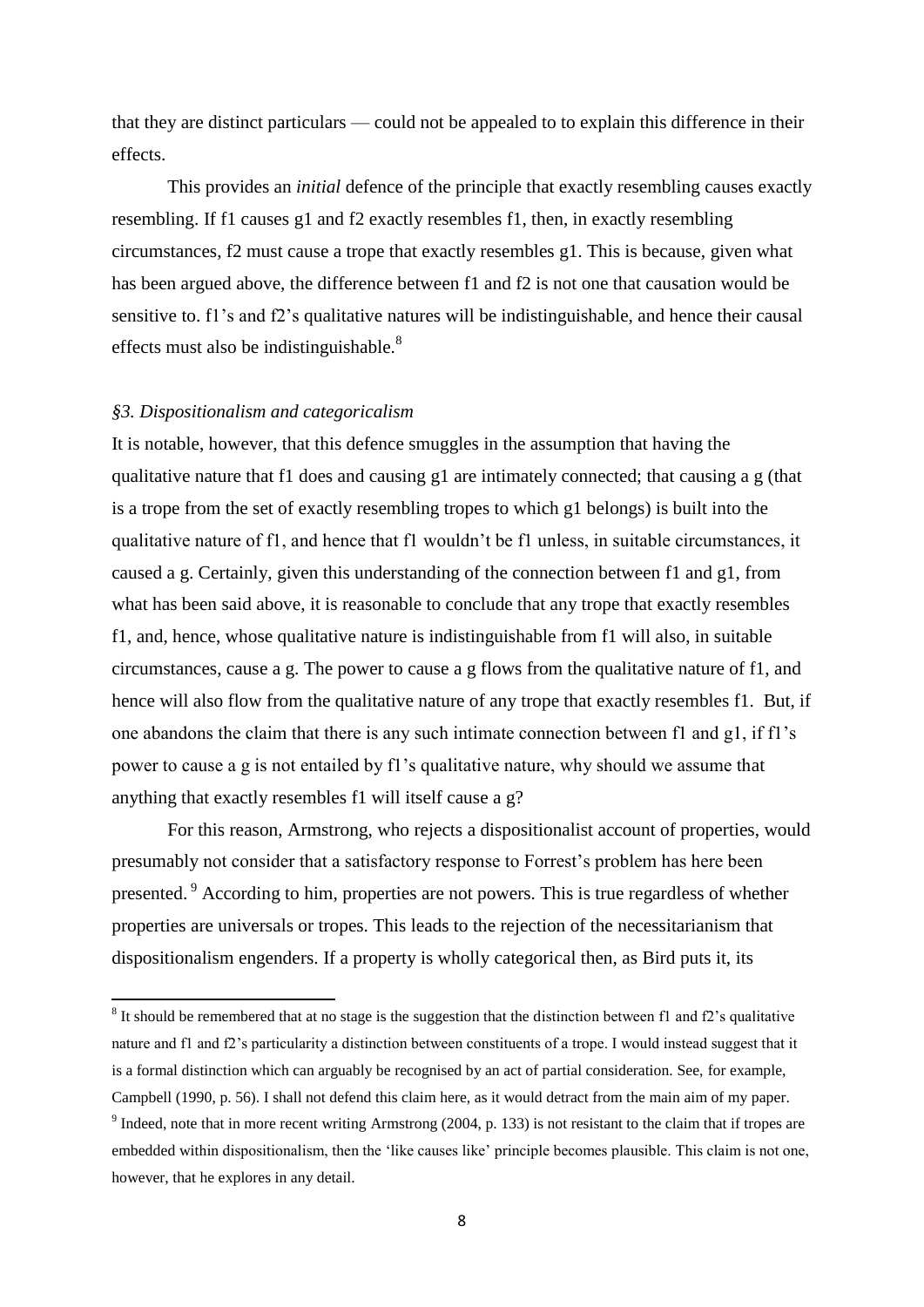"existence does not, essentially, require it to manifest itself in any distinctive fashion in response to an appropriate stimulus" (2007, p. 66). There is, therefore, no necessary link between a trope's having the qualitative nature that it does and its having a certain effect.<sup>10</sup> It follows that even though f1 and f2's qualitative natures are indistinguishable there is no reason whatsoever to infer from this that they will be causally indistinguishable. This has nothing to do with the thought that the particularity of a trope makes a difference to the way in which it affects an entity. Rather, it is because there is no necessary link between f1's qualitative nature and the power to cause a g in the first place. Without dispositionalism, the problem that Forrest raises for tropes seems insoluble.

But matters are not as straightforward as they at first seem. On closer inspection, Forrest's argument for the principle that identical causes identical suffers from exactly the same kind of problem. According to Forrest, an instantiation of universal F brings about an instantiation of universal G because of Ω (F-ness). As F is identical across its instantiations, Forrest concludes that every instantiation of F will be  $\Omega$ , and thus, in identical circumstances, would cause an instantiation of G. But on what basis should we assume that F will always have this effect in its different instantiations? One cannot respond that F's ability to cause an instance of G is part of F's nature, for we are operating on the assumption that dispositionalism is false. But, then, what is the truthmaker for the claim that F will cause an instance of G in different instantiations? What grounds the claim that identical causes identical?

Armstrong recognises this problem for Forrest's version of the argument for the principle that identical causes identical. He considers that, given the desire to avoid dispositionalism, the best that Forrest can do is to say that the truthmaker is "the nature of universality, what it is to be a universal, perhaps following this up with the claim that the identical universals→identical effects principle supervenes upon what it is to be a universal" (Armstrong 1997, p. 222).

What exactly this claim amounts to is unclear. According to the suggestion, it is a feature of the ontological category of universals that identical universals have identical effects. Is this supposed to be a brute fact about the category of universals? That is, is it simply true of universals that the principle that identical universals cause identical effects holds, where this principle is not itself explicable in terms of anything about the intrinsic nature of a universal? Surely the explanation cannot stop here! Certainly, if this is the

 $10$  See further Armstrong (1997, p. 260).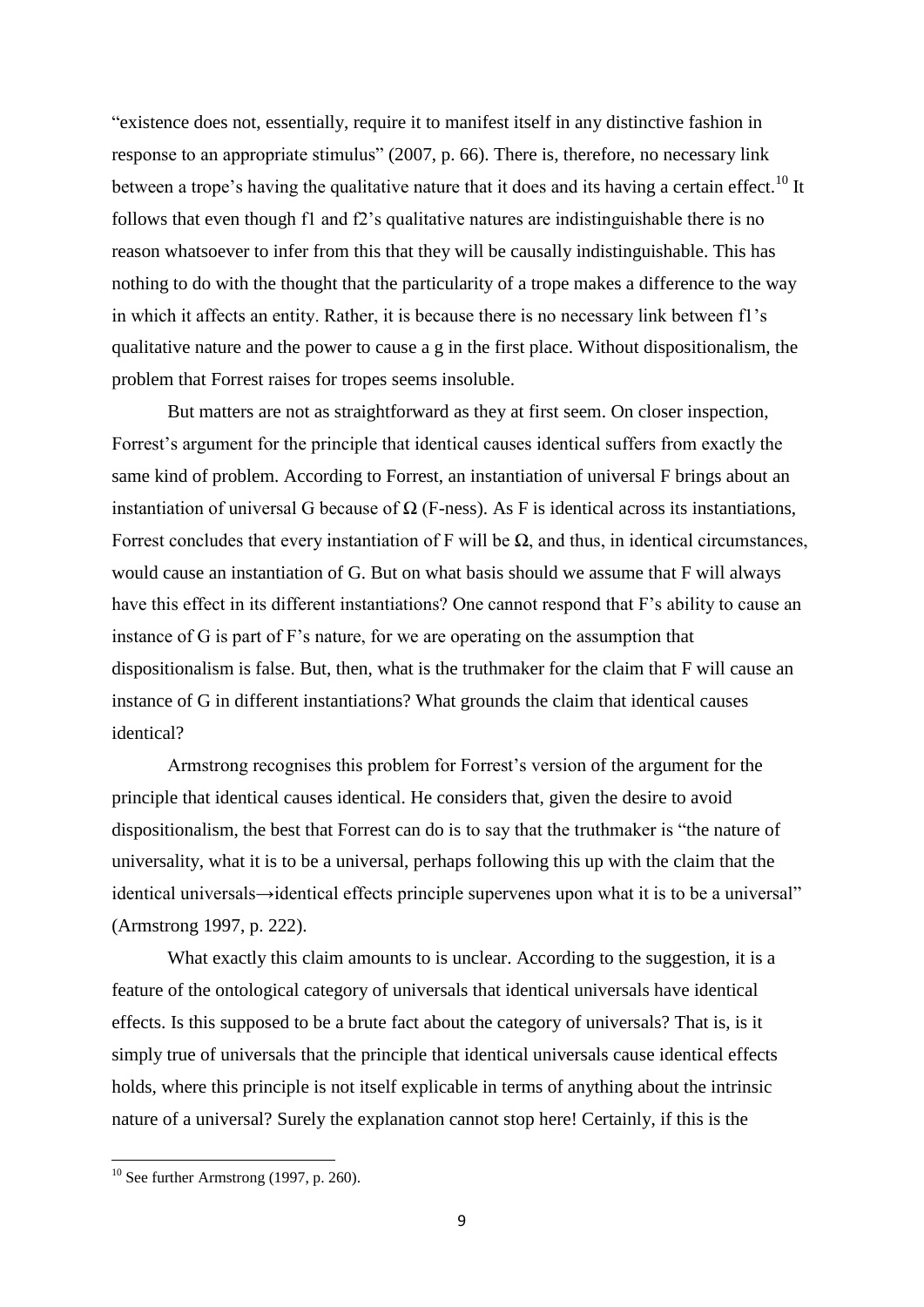suggestion, given the above observations about exact resemblance, it seems no more questionable or elusive to claim that it is a brute fact about the category of tropes that exactly resembling tropes have exactly resembling effects. If, on the other hand, the claim that identical universals have identical effects is not a brute fact about universals, but is true of a universal in virtue of something about the intrinsic nature of a universal, we are back where we started, for we have simply abandoned categoricalism for dispositionalism.

I should emphasise that if one does maintain that universal F will, in the relevant circumstances, always cause instances of G because of something about the intrinsic nature of F, exactly the same move will be available to upholders of tropes. Say that tropes f1, f2, etc. belong to a set of exactly resembling tropes that is a substitute for universal F and that tropes g1, g2, etc. belong to a set of exactly resembling tropes that is a substitute for universal G. Whatever it is about the intrinsic nature of F that links F to G, would also be something about the intrinsic nature of f1 that links it to a trope from the set that is a substitute for universal G. To see this, compare the universal redness with a trope that belongs to the set of exactly resembling tropes that are red. A universal is nothing but a qualitative nature. Regarding tropes, in selectively attending to the redness of the trope, one has considered the qualitative nature of that trope in its entirety — the particularity of the trope is not some additional qualitative feature of it. Hence, a red trope has all of the qualitative nature that the universal red has and no more. The one difference between a trope and a universal is that the qualitative nature of a universal exhausts its intrinsic nature, and hence the exact resemblance of two universals entails their numerical identity. The qualitative nature of a trope does not exhaust its intrinsic nature, and hence the exact resemblance of two tropes does not entail their numerical identity.

Given that a universal just is a qualitative nature, and that a trope has all of the qualitative nature that a universal has and no more, whatever it is about the intrinsic, and hence qualitative, nature of universal F which causes it to bring about an instance of G would also be something about the qualitative nature of trope f1 which causes it to bring about a g; the link between f1 and its power to bring about a g would be of exactly the same strength as that between universal F and its power to bring about of an instance of G. Having established this link between the qualitative nature of a trope and its effects, we can then return to our initial defence of the principle that exactly resembling causes exactly resembling.

To summarise, if properties are powers then upholders of tropes are just as able to defend the generality of laws as upholders of universals. If, on the other hand, one accepts categoricalism, then Forrest has failed to establish that a trope account of the generality of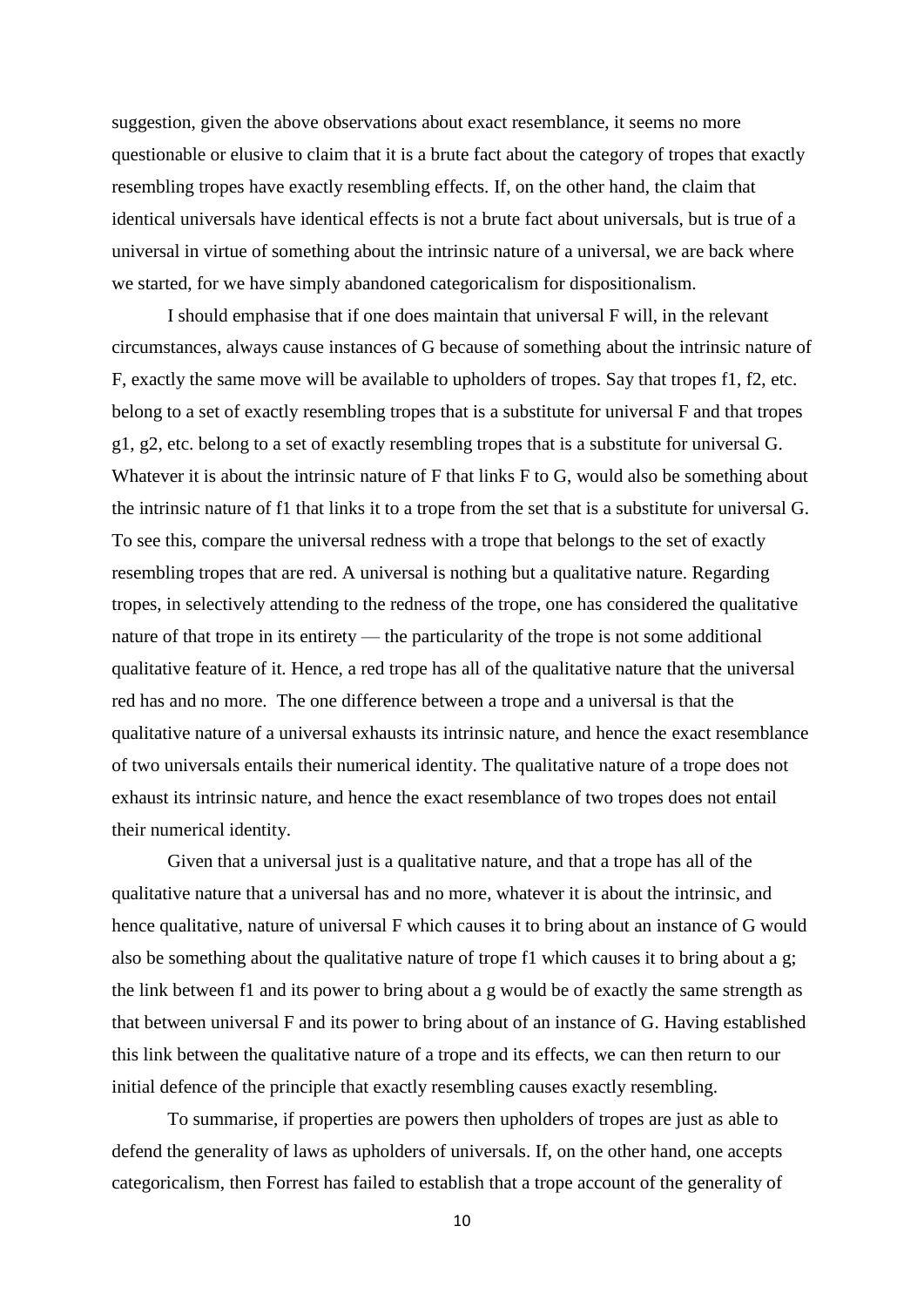laws is any worse off than the account he offers in terms of universals. The stumbling block for both accounts is providing a strong enough link between a trope's or a universal's qualitative nature and its power to bring about a certain effect. If such a link could be provided, then, given a proper understanding of what distinguishes exactly resembling tropes, the principle that 'exactly resembling causes exactly resembling' would be no less plausible than the principle that 'identical causes identical'. Forrest's account and the trope account of the generality of laws stand and fall together.

### *§4. A Response to Armstrong*

1

What if we were to abandon Forrest's claim that one does not need to appeal to higher-order relations between universals in order to explain the generality of laws? Certainly, the appeal to these higher-order relations is what Armstrong considers to be missing from Forrest's account (Armstrong 1997, p. 222).

Let me briefly explain Armstrong's account of laws as presented in *A World of States of Affairs* (1997). According to Armstrong, singular causation is a relation between first-order states of affairs; where S1 and S2 are thin particulars, and F and G are universals, S1 instantiating F brings it about that S2 instantiates G. For first-order states of affairs to be causally related, they must exemplify types that are lawfully connected. The lawfully connected types that the states of affairs exemplify are the universals that partly constitute the states of affairs. Thus 'S1's instantiating F causes S2 to instantiate G' is true if and only if F and G are lawfully connected. Crucially, unlike with Forrest's account, the lawful connection between universals is a direct one, it does not hold via their instances, that is, via first-order states of affairs. Furthermore, the nomic connection between state-of-affairs types (universals) is, according to Armstrong, a causal connection. That is, F and G are lawfully connected if and only if F brings about G. It is thus Armstrong's claim that causal connections are not merely between states-of-affairs tokens but also between states-of-affairs types (1997, p. 225). Indeed, according to Armstrong, the *fundamental* causal connection holds at the type level. Singular causation is nothing other than the instantiation of this causal connection in a particular case (1997, p. 227).<sup>11</sup>

 $11$  In earlier work, Armstrong (1983) understands the lawful connection between universals to be the necessitation relation, laws having the form 'F-ness necessitates G-ness'. As the connection does not hold between universals via their instances, Armstrong took laws to be *second-order* necessitation relations between universals (1983, p. 88). (Laws are still contingent for Armstrong — there are possible worlds in which F-ness does not necessitate G-ness). However, van Fraassen (1989, Ch. 5) objected that this account faces the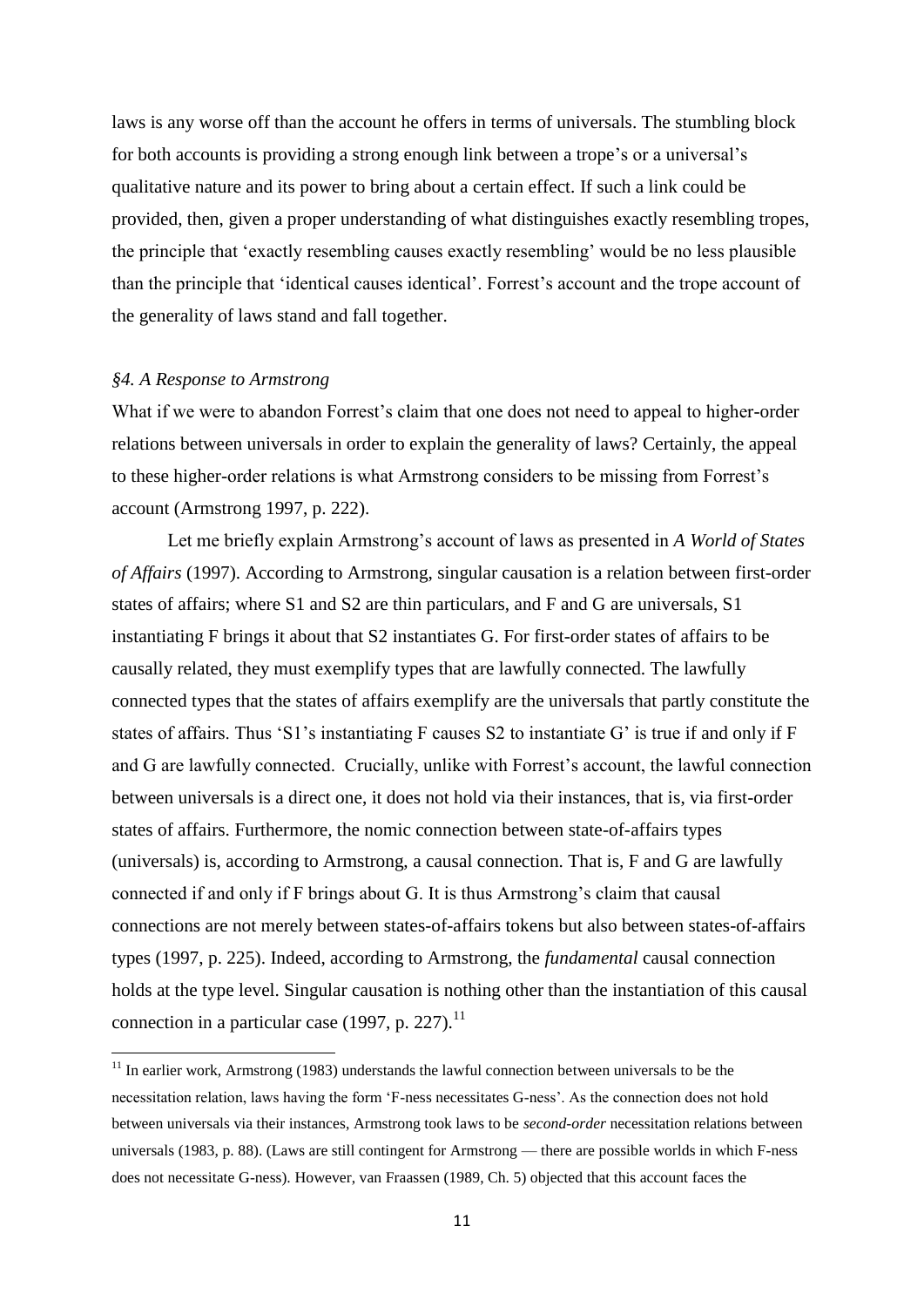Because Armstrong maintains that there is a direct causal connection between universals, his account of why universals explain the generality of laws differs from that of Forrest's. If, in a particular case, an instance of F causes an instance of G, this is in virtue of the fact that  $F$  causes  $G$  — the first causal connection is nothing but an instance of the second. This direct connection between F and G entails, not only that this instance of F causes an instance of G, but that, in identical circumstances, every instance of F will cause an instance of G. Thus the truthmaker for the claim that F will cause G in different instantiations—a truthmaker which Forrest's account was arguably unable to provide—is the higher-order relation between F and G. (Armstrong 1997, p. 222). This is the real reason, according to Armstrong, why identical causes identical.

If Armstrong's account succeeds, then universals have a clear advantage over tropes in their account of laws, for a similar response is clearly unavailable to the upholders of tropes. Singular causation does not hold between tropes because of a more fundamental causal connection between type-level entities, that is, because of a causal connection between sets of exactly resembling tropes. Rather claims about type-level connections are true in virtue of claims at the singular level, that is, claims about singular causation.

But does Armstrong really provide a more successful account of the generality of laws? Given Armstrong's account, the strength of the inference that an instance of F would cause an instance of G depends on the strength of the connection between F and G. Now, of course, if the causal connection between F and G were a necessary one, then the relation between F and G could not change and the claim that, in the relevant circumstances, an instance of F always causes an instance of G would drop out of this. But Armstrong holds that the connection between F and G is contingent. This raises a question for Armstrong's account that he is all too aware of: "Why may it not be that F has the nomic relation G at one time, but later, since the connection is contingent, this relation lapses, perhaps being

'identification problem' (the problem of how we should understand the relation of necessitation between universals) and the 'inference problem' (the problem of explaining what information the claim that one universal necessitates another gives us about regularities). Furthermore, solving one of these problems leaves the other insoluble. Armstrong's response to the identification problem is that the relation is the causal relation, and his response to the inference problem is that if the relation holds between state of affairs types then it must hold between tokens of these types (Armstrong 1993b and 1997, p. 227-228). Note, Van Fraassen's (1993) has questioned whether the relation between states of affairs type and the relation between tokens of these types can plausibly be identical.

**.**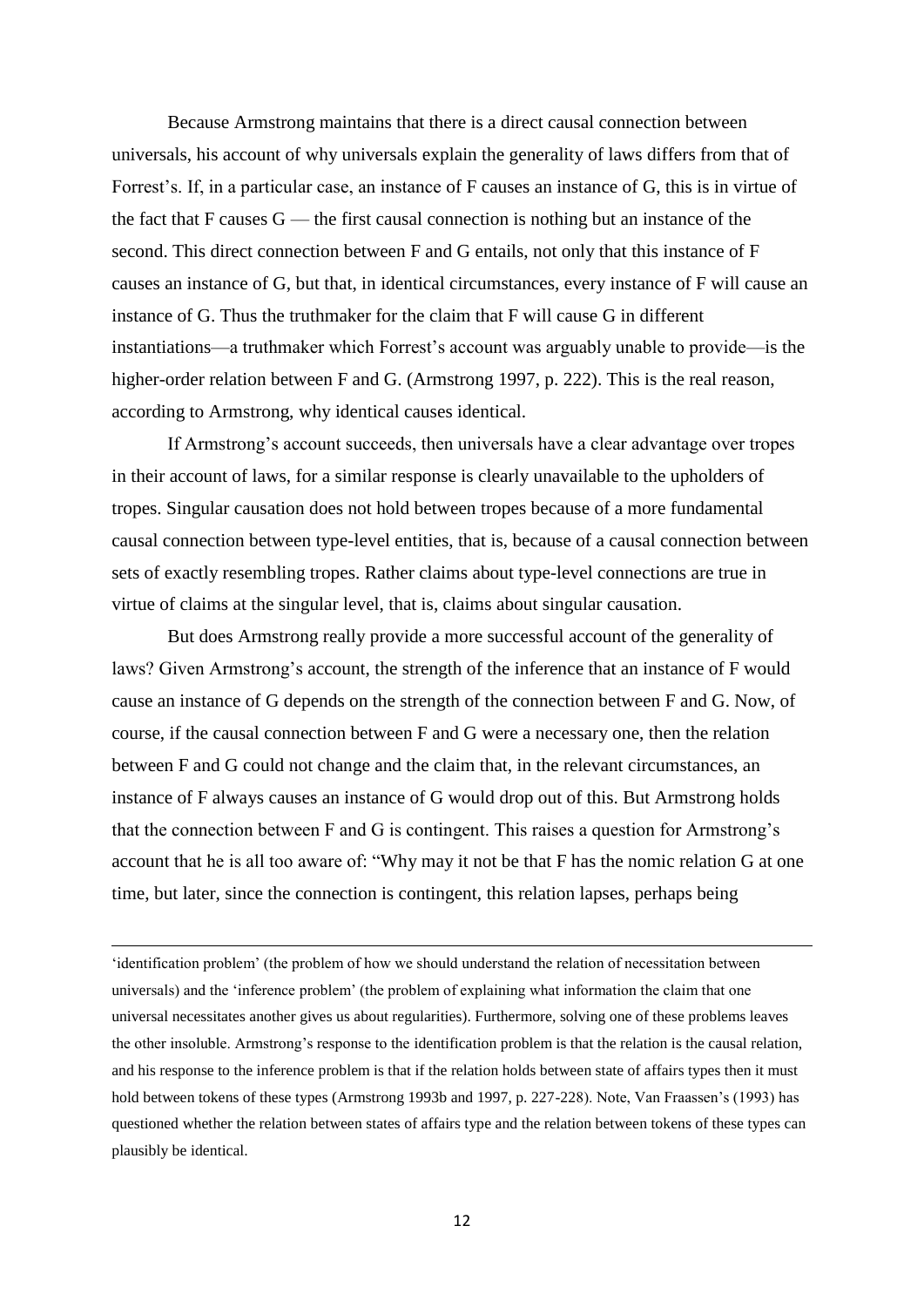succeeded by F's being related to H?" (Armstrong, 1997, p. 257). For Armstrong, there is no explanation of why F and G are causally connected in the first place which could then be appealed to to ground the claim that F and G will always be causally connected; although regularities among singular states of affairs are explained by causal connections between universals, and some of these connections might themselves be explained by appealing to more fundamental causal connections between universals, at the level of fundamental causal connections between universals the explanation stops, contrary to the Dispositionalist. That said, Armstrong used to deny the possibility that the causal connection between F and G, if it obtains, might then cease to obtain; although the causal connection need not hold in other possible worlds, there is intra-world stability. But in more recent work, Armstrong (1997, pp. 257-262) has revoked this position, considering that, given his account, he is forced to admit that contingent relations between universals might change. To quote Armstrong, "If F-ness produced G-ness, then F-ness has the power to produce G-ness. It may only have this power in a certain spatiotemporal area. It may at some point lose this power." (1997, p. 261).

The resulting problem in accounting for the generality of laws is clear. If, in a particular case, an instance of F causes an instance of G, this is in virtue of the causal connection between F and G. But we cannot reason from this causal connection between F and G to the claim that a further instance of F will also cause an instance of G, because the causal connection between F and G may be space-time sensitive; that is, it might vary from space to space and time to time.

Now compare the problem facing Armstrong's account of the generality of laws with the problem facing the trope account of the generality of laws if dispositionalism is rejected. Of course, if causation is space-time sensitive, this will also present a problem for a trope account of the generality of laws. Exactly resembling tropes exist in different spatio-temporal locations and hence, in virtue of this difference, might, if causation is space-time sensitive, differ in their causal effects. However, the resulting problem facing the trope account of the generality of laws is none other than the problem facing Armstrong's account of the generality of laws.

The distinct, and additional, problem facing the trope account is that causal relations might differ from particular to particular, that is, that causation might be sensitive to particularity. (Note that depending on one's understanding of the distinction between a universal and a particular, if causation is sensitive to particularity, this might entail that causation is sensitive to space-time location.)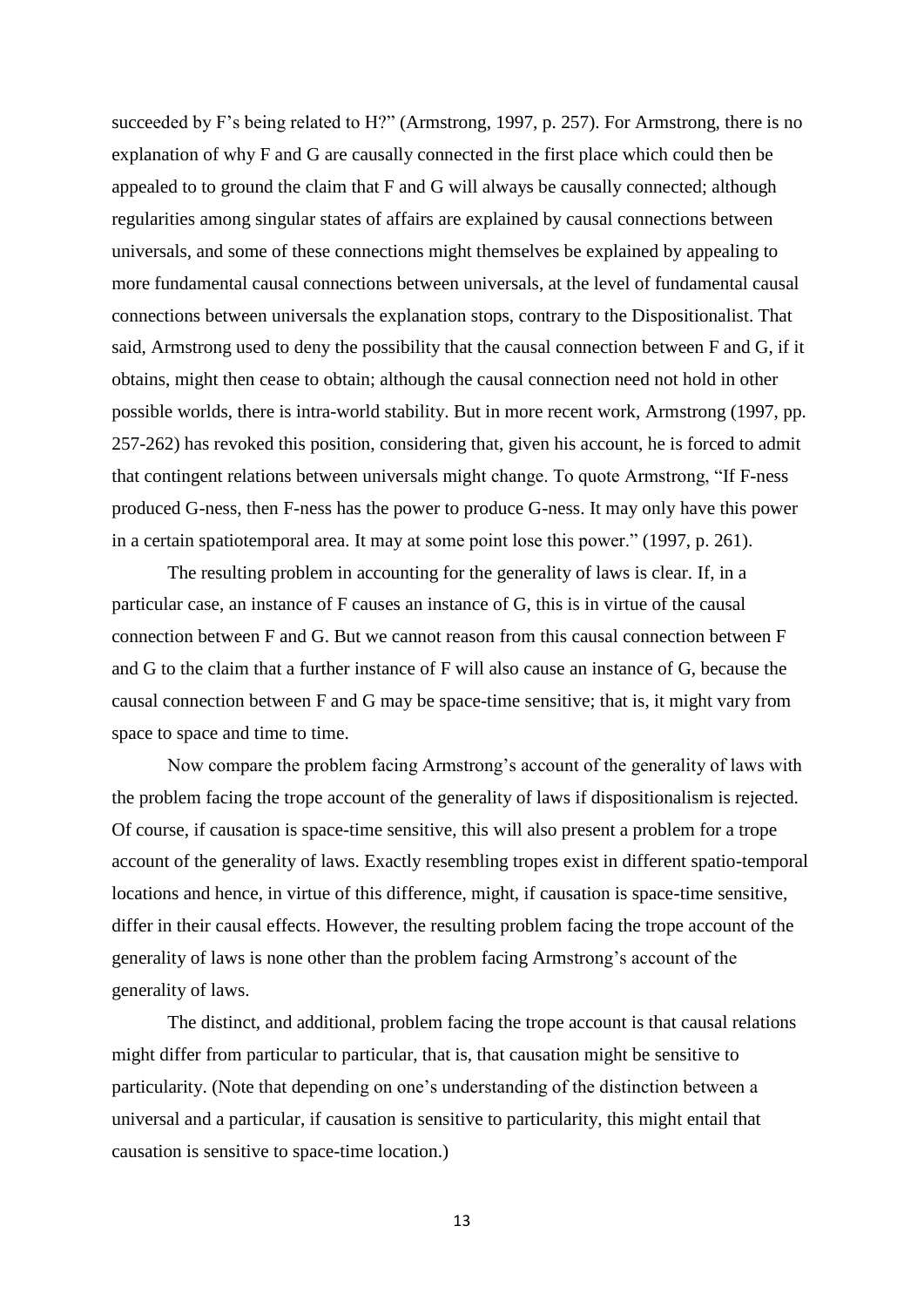But what Armstrong fails to recognise is that if we grant that the world might be such that causal relations differ from particular to particular, an extended version of the problem facing his own account can be advanced. The original problem was that the causal relation between universals F and G might not obtain in different spatiotemporal areas — it might be space-time sensitive. But, if we are allowing that in the case of tropes, causation might be sensitive to particularity, then we surely have to allow that in the case of universals, causation might be sensitive to particularity. This raises the following problem for universals: If in a particular case, an instance of F causes an instance of G, this is in virtue of the causal connection between F and G. But we cannot reason from this causal connection between F and G to the claim that a further instance of F will also cause an instance of G, because the causal connection between F and G might not obtain for different instances of F and G, and this is not in virtue of the fact these different instances occupy a different spatiotemporal area, but simply in virtue of the fact that they are different instances, that is, that they involve different particulars. The resulting problem of how to move from the claim that universal F causes universal G to the claim that, in a particular case, an instance of universal F would cause an instance of universal G seems no less problematic than the problem of how to move from the claim that trope f1 causes trope g1 to the claim that a trope that exactly resembles f1 would cause a trope that exactly resembles g1.

Now Armstrong does have a reply to the point that causation might be space-time sensitive. In his defence of the claim that universal F would, as a matter of fact, stand in a causal relation to G in different spatio-temporal locations, he argues that F "did have the power at a certain time. Is it not an attractive and simple hypothesis that it will continue to have this power at all times and places? (Power here, of course, does not have to be understood according to the Dispositionalist model.)" (1997, p. 261). In other words, is it not an attractive and simple hypothesis that causation relations are not space-time sensitive? As Armstrong goes on to acknowledge, this justification "may not be quite all one might hope for, but it seems to have real value."

One would think that Armstrong would find the hypothesis that causal relations are not sensitive to particularity even more attractive than the hypothesis that causal relations are not sensitive to space-time. While 'is in spatio-temporal location x' is an empirical predicate, 'is a particular' is a formal predicate and thus, it is hard to see how nomic connections, which are empirical, could be sensitive to the difference between two particulars, qua particularity.

But if Armstrong allows that, in the case of universals, the causal relation is not sensitive to the particularity of the instantiation, how, if he is to be consistent, could he not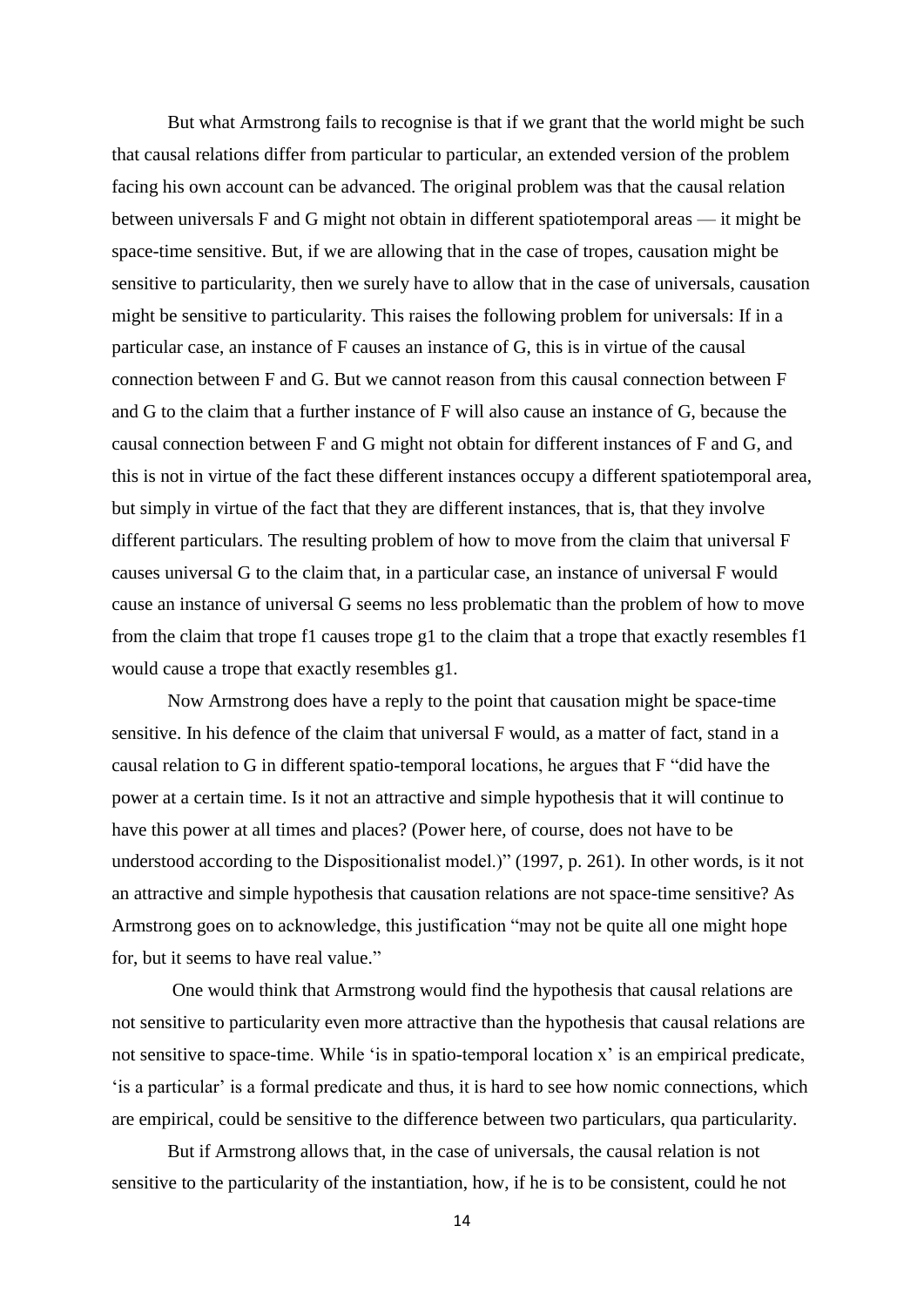allow that, in the case of tropes, the causal relation is not sensitive to the particularity of the trope? An empirical law would be no more sensitive to the difference between exactly resembling tropes than it would be to the difference between two different instances of a universal. As with Forrest's argument, so with Armstrong's — Armstrong's account of the generality of laws and the trope account of the generality of laws stand and fall together.

### *§5. Some final remarks*

1

The aim of this paper has been to establish that neither Forrest nor Armstrong successfully demonstrate that universals do a better job of explaining the generality of laws than tropes. Given a dispositionalist account of properties, tropes and universals are equally successful in explaining the generality of laws. If, on the other hand, properties are categorical, universals are no better off than tropes, facing similar problems, which upholders of universals and upholders of tropes can attempt to respond to in similar ways. Contrary to Armstrong (2004, p. 132), to suggest that the principle that exactly resembling causes exactly resembling could be flouted in singular cases carries no more force than the claim that the principle that identical causes identical could be flouted in singular cases.

There is, of course, more work to be done in order to demonstrate that upholders of universals do not have an advantage over upholders of tropes when it comes to laws discussions concerning the generality of laws are but one aspect, albeit a very important one, of this project. Universals might be thought to have an advantage over tropes in accounting for the link between laws and counterfactuals or in accounting for functional laws.<sup>12</sup> And the problem of how to distinguish law-like regularities from mere accidental regularities will not go away for those upholders of tropes who combine a regularity theory of laws with a regularity theory of causation, although clearly the problem is less pressing for those upholders of tropes who attempt to advance a less deflationary account of singular causation.

It is important to recognise that this discussion's focus has been on Forrest's and Armstrong's appeal to universals to account for the nature of laws of nature. Other ontological accounts may have a stronger case for the claim that one can provide a better account of the generality of laws with universals than one can with tropes. In particular, I

 $12$  For the former problem, see Armstrong 1983, p. 103; 1996, p. 100-101 and 1997, p. 261. As Armstrong (1996, p. 100-101) acknowledges, the problem is removed if there is a necessary connection between a trope and its effects. Equally, given Armstrong's denial of intra-world stability, it is not altogether clear that his own account of the link between laws and counterfactuals is entirely satisfactory, as Armstrong (1997, pp. 259-262) himself recognises. For the latter problem, see Forrest (1993).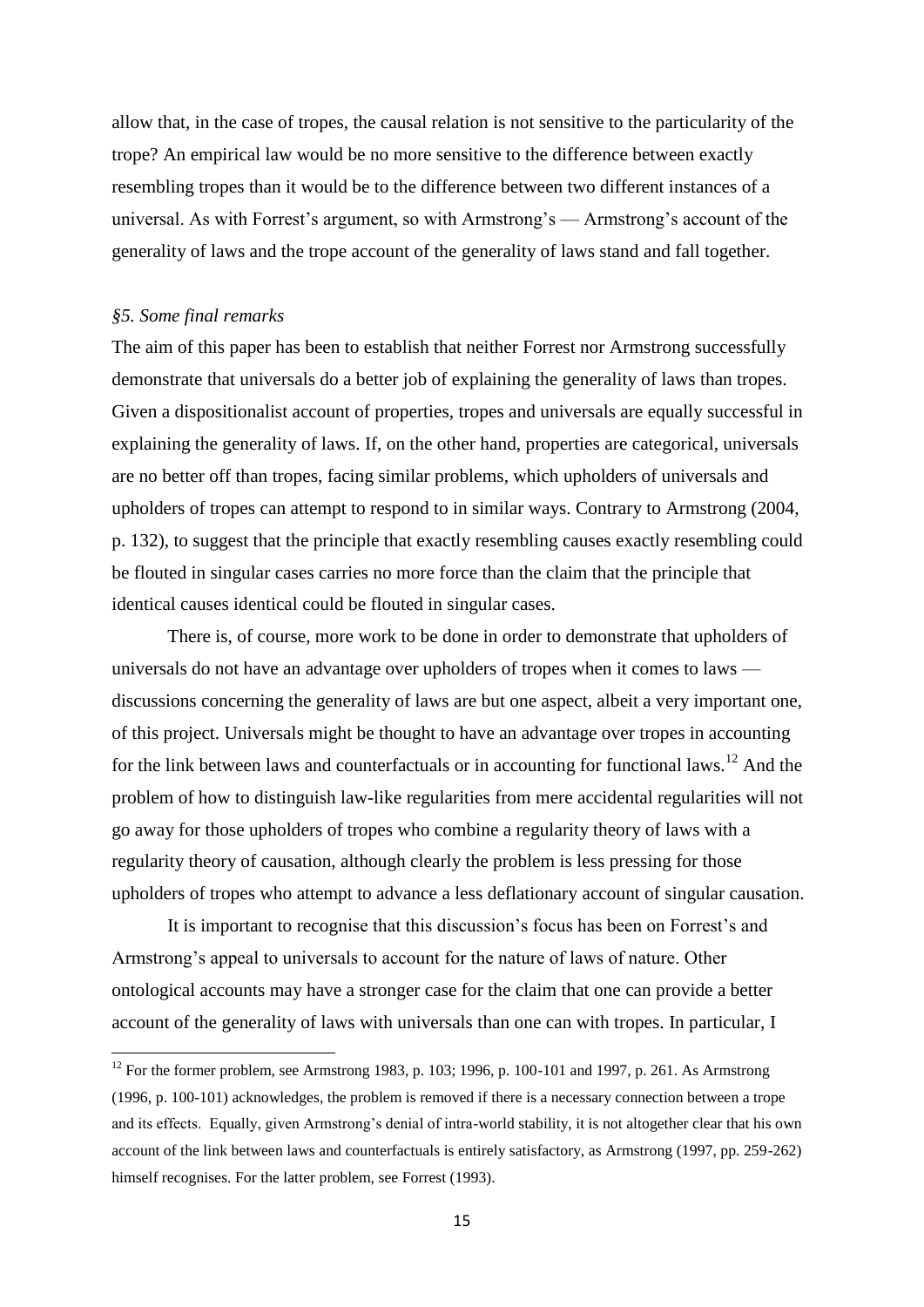have in mind Lowe's four-category ontology. Lowe (2006) considers that in order to provide a truly satisfactory account of laws one needs, not only universals, but also substantial kinds. More importantly for this discussion, unlike Armstrong, Lowe treats universals as abstract, that is as non-spatiotemporal entities. For this reason, Lowe understands laws (to the extent that they involve universals) to be timeless and placeless. The issue of whether this account is able to avoid the difficulties afflicting Armstrong account has not been a topic of this discussion, but is one that deserves further exploration.

To raise a final point, this paper has established that, at least as far as Forrest's and Armstrong's accounts of a law of nature are concerned, the universal-based approach and the trope-based approach are equally successful (or unsuccessful) in explaining the generality of laws. This equivalence in their explanatory power might raise the suspicion that the ultimate lesson to be learned is that there is not really any substantive difference between the two approaches. That is, to talk about multiply located *in re* universals and to talk about singly located exactly resembling *in re* tropes is to use two different languages to ultimately say the same thing — it is to make a distinction without a real difference. If so, it is no surprise that neither theory has an explanatory advantage in explaining the generality of laws.

I would urge against this conclusion. There is a substantive difference between tropes and universals because they have utterly different identity conditions. While tropes are particulars, universals are not. In virtue of this difference, the exact resemblance of universals F and G entails their numerical identity, while the exact resemblance of tropes f1 and g1 does not entail their numerical identity. There is a substantive difference between tropes and *instantiations of* universals, because while the latter is a complex entity whose constituents include a substance and a universal, a trope does not have either of these entities as a constituent, indeed, it is not a complex entity. Although these differences between the twoapproaches does not entail any difference in their ability to explain the generality of laws, one would be incorrect to conclude that the two approaches were explanatorily equivalent in all respects. To mention but one of the resulting, well-known differences, those who maintain that universals are *in re* tend to consider that universals are 'wholly present' in the various substances that instantiate them. Hence, they accept that a universal can be wholly in two different places at the same time. The plausible objection that it makes no sense to say that anything, not even a universal, can be wholly in two different places at once, motivates the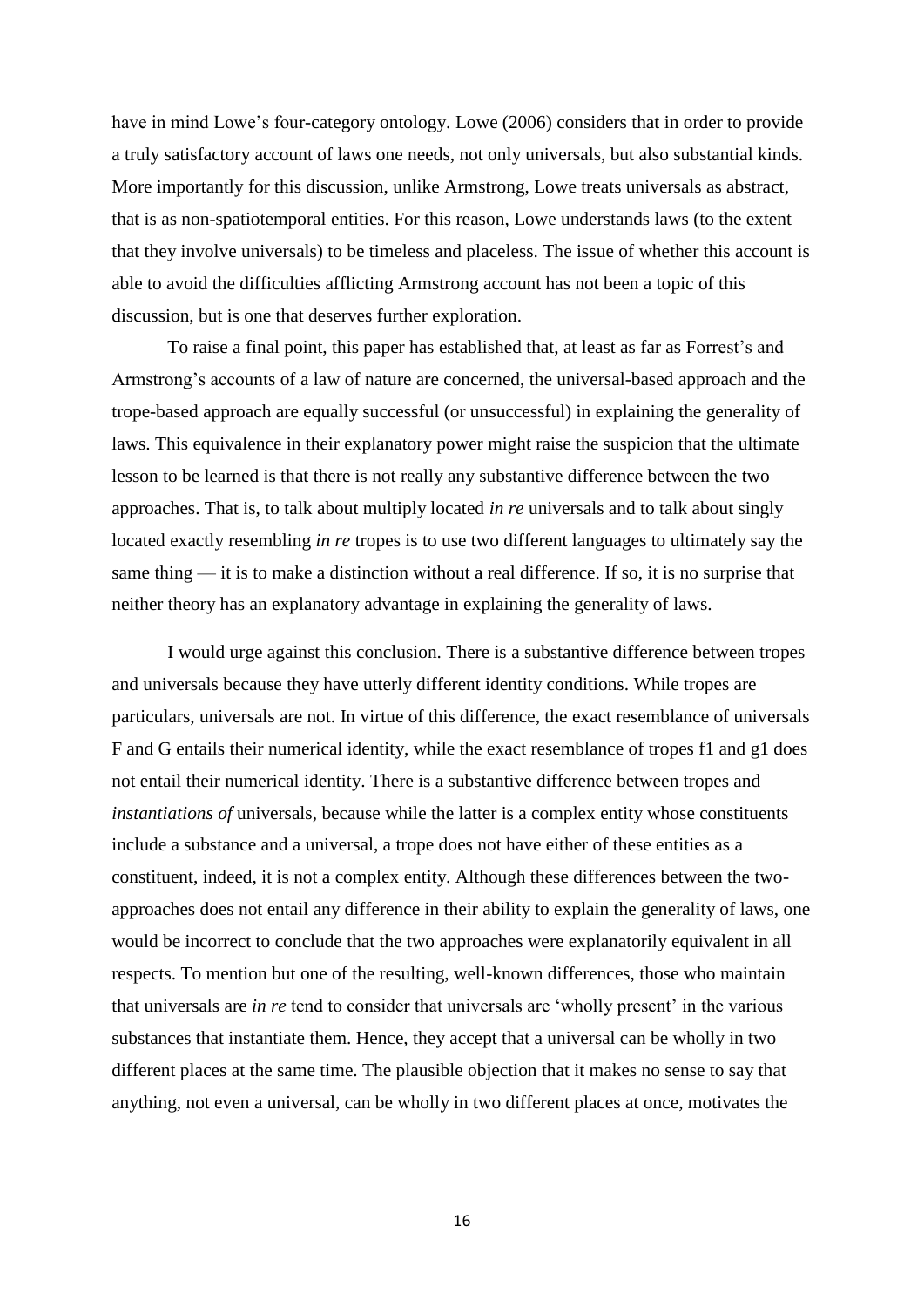thought that universals cannot be concrete entities. *In re* tropes clearly face no such problem because they are not instantiated by more than one substance at a time.<sup>13</sup>

### *References*

 $\overline{a}$ 

D. M. Armstrong, *What is a Law of Nature?* (Cambridge University Press, 1983)

"Reply to Forrest" in J. Bacon, K. Campbell and L. Reinhardt (eds.), *Ontology, Causality and Mind: Essays in Honour of D. M. Armstrong* (Cambridge University Press, 1993a), pp. 66-72

"The identification problem and the inference problem," *Philosophy and Phenomenological Research*, 53 (2), (1993b), pp. 421-422

"Reply to Martin" in T. Crane, T. (ed.), *Dispositions: A Debate* (New York: Routledge, 1996), pp. 88-104

*A World of States of Affairs* (Cambridge University Press, 1997)

*Truth and Truthmakers* (Cambridge University Press, 2004)

A. Bird, *Nature's Metaphysics: Laws and Properties* (Oxford: Clarendon Press, 2007)

K. Campbell, *Abstract Particulars* (Oxford: Basil Blackwell, 1990)

D. Ehring, *Causation and Persistence: A Theory of Causation* (Oxford University Press, 1997)

"Tropeless in Seattle: the cure for insomnia," *Analysis*, 51 (1), (1999), pp. 19-24

P. Forrest, "Just like quarks" in J. Bacon, K. Campbell and L. Reinhardt (eds.), *Ontology, Causality and Mind: Essays in Honour of D. M. Armstrong* (Cambridge University Press, 1993), pp. 45-65

<sup>&</sup>lt;sup>13</sup> This paper was completed with support from the Arts and Humanities Research Council's Research Grant AH/F009615/1 'The New Ontology of the Mental Causation Debate'. I'm very grateful to James Clarke, John Heil, Valdi Ingthorsson and Jonathan Lowe for their helpful comments on earlier versions of this paper. I would also like to thank the participants of the conference on the problem of universals in contemporary philosophy held at the Scuola Normale Superiore in Pisa, Italy in 2010 .